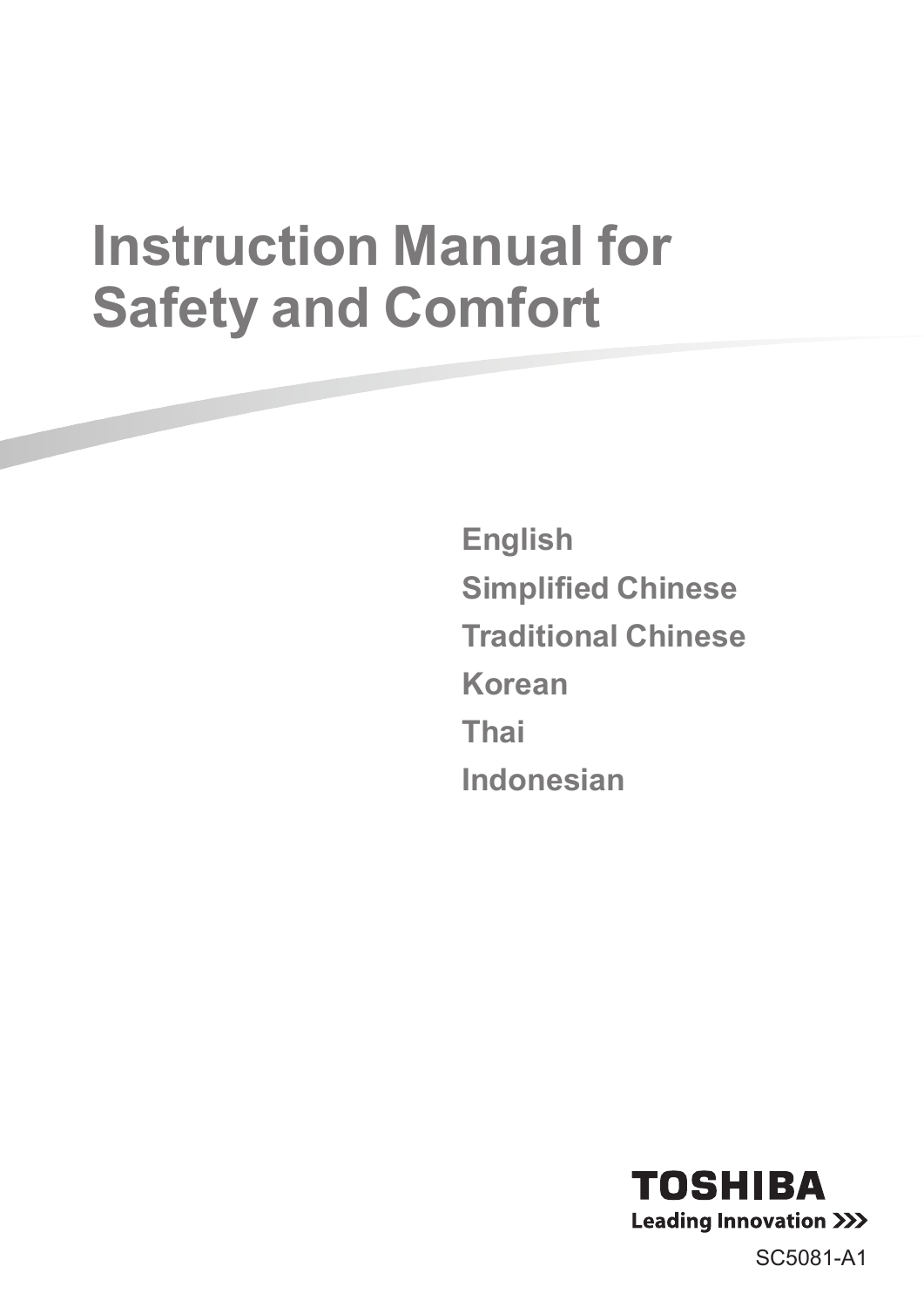# **Instruction Manual for Safety and Comfort**

# **1. Introduction**

This section lists important precautions which users of our product(s) (and anyone else) should observe in order to avoid injury and damage to property, and to ensure safe and correct use of our products. Please be sure that you understand the meanings of the labels and graphic symbols described below before you move on to the detailed descriptions of the precautions, and comply with the precautions stated.

| <b>ADANGER</b>  | Indicate an imminently<br>hazardous situation<br>which, if not avoided, will<br>result in death or serious<br>injury.   |
|-----------------|-------------------------------------------------------------------------------------------------------------------------|
| <b>AWARNING</b> | Indicate a potentially<br>hazardous situation<br>which, if not avoided,<br>could result in death or<br>serious injury.  |
| CAUTION         | Indicate a potentially<br>hazardous situation<br>which, if not avoided,<br>could result in minor or<br>moderate injury. |
| <b>NOTICE</b>   | Indicates practices that<br>may cause property<br>damage and other prob-<br>lems, but not personal<br>injury.           |
| <b>NOTE</b>     | Provides important infor-<br>mation.                                                                                    |

\*Serious injury including blindness, wounds, burns (low and high temperature), electric shock, fractures, and poisoning, etc. with long-lasting effects or that require hospitalization and/or long-term hospital visits for treatment.

\*Minor or moderate injury includes wounds, burns, electric shock, etc. not requiring hospitalization and/or longterm hospital visits for treatment. \*Property damage means damage to device.

## **2. Safety Precautions of the power and other**

#### A WARNING

Do not leave parts such as plastic covers and electrical plug within the reach of children and pets. Misuse of the part including, without limitation, accidental swallowing the part may cause choking and suffocation resulting in death or serious injury. If you suspect a part has been swallowed, immediately take appropriate emergency action and consult a doctor.

Do not place the drive on a shaky table, uneven, tilted surface or other unstable location. The drive may fall, causing damage to the drive or possibly injury. Do not do the improper maintenance or disassemble, as it may cause personal injury or may result in electric shock or fire.

Do not expose the drive to wet or damp conditions, as it may result in electric shock or fire.

Do not allow any liquids or metal objects such as screws, staples or paper clips to enter the drive.Foreign objects may create a short circuit, which may cause product damage and fire, possibly resulting in serious injury.

Do not use the drive when there is an abnormality in metal parts and plastic parts, as it may result in electric shock.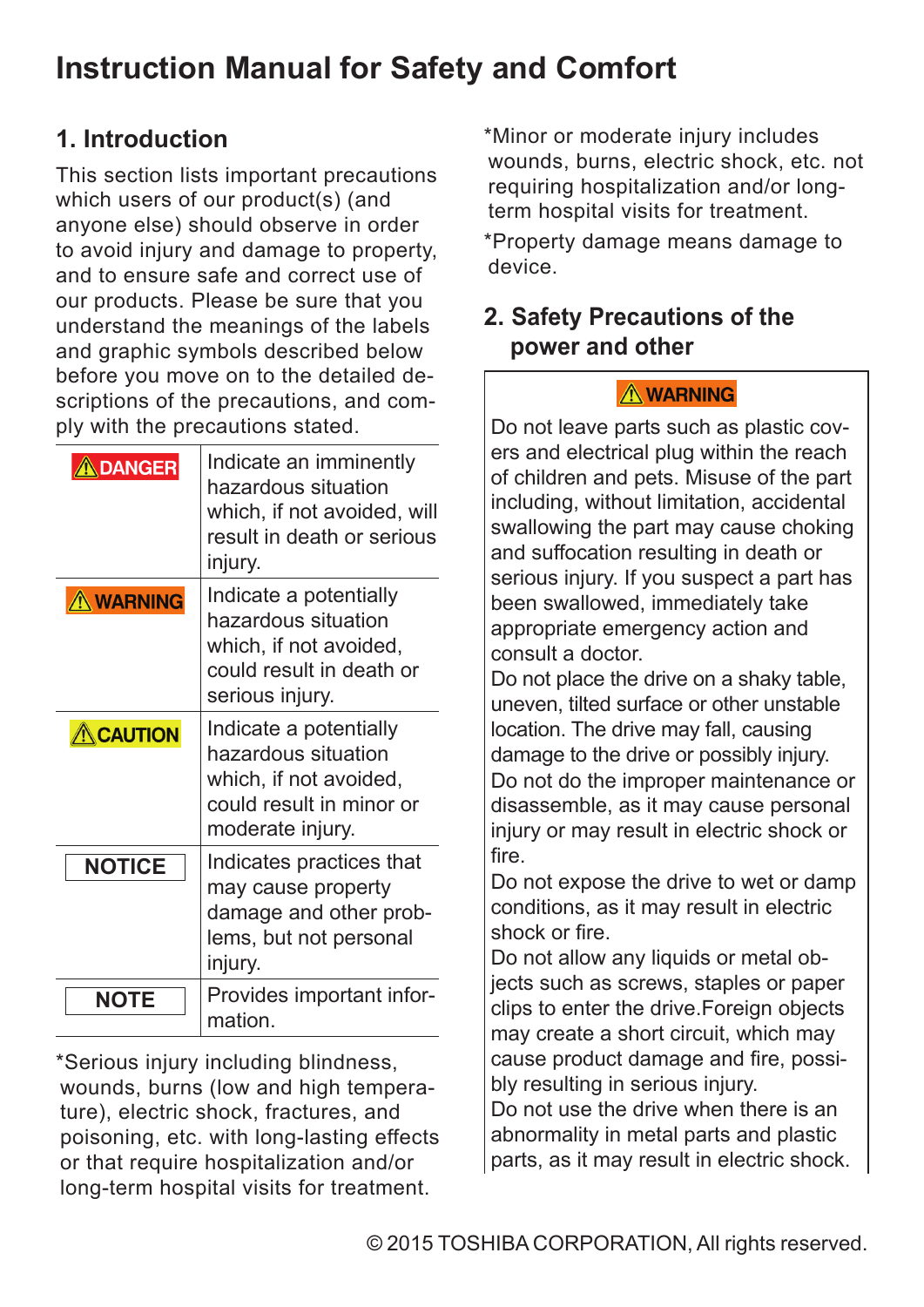Do not use the drive if the drive have been dropped or damaged, as it may result in electric shock.

If the Product produces an odor, overheats or smokes, immediately turn off the device and disconnect the cable from the device. Failure to do so may result in fire, damage to the drive and/or personal injury including burns and electric shock. Do not use the drive again. Please contact the store from which you purchased it.

#### **ACAUTION**

Avoid extended contact between the drive and your skin. The drive may become hot! Avoid prolonged contact to prevent skin irritation and/or heat injury.

# **NOTICE**

Do not disconnect the USB cable while operating, as it may result in loss of data or damage to the drive.

Do not touch the USB cable while operating, as it may result in loss of data or damage to the drive.

Do not bump, drop or jar the drive, as it may result in loss of data or damage to the drive.

Do not use the drive at high or low temperatures or sudden temperature changes. This may result in loss of data or damage to the drive.

Operating: 0 °C - 65 °C (Surface temperature of the cover), Switch off: -40  $°C - 85°C$ 

Make sure that you backup all your data as much as you can on the drive to the other storage drive.

Do not use the drive in the dew condensation, as it may result in loss of data or damage to the drive.

Do not cover the drive during operating, as it may become overheated.

Do not use the drive during a thunderstorm. If you see lightning or hear thunder, immediately turn off the devices to which the drive is connected, computer and peripherals. An electric surge caused by the lightning may result in loss of data or damage to the drive. Do not clean the drive or any accessories with any chemicals. To clean the outside of the drive or the accessories, use a dry soft cloth. Use of chemicals may result in deterioration, deformation or discoloration of those items and the loss of data.

## **NOTE**

Compatibility may vary depending on user's hardware configuration and operating system.

USB3.0 is backward compatible with USB2.0

If the drive is not provided enough power, the drive does not operate.

You may need USB3.0 Express Card Host Controller for your computer if the computer doesn't have USB3.0 port. You also can connect the drive to USB2.0 port of your computer. However the transfer rate will be down-

graded to that of USB2.0.

One Gigabyte (1GB) means  $10^9$  = 1,000,000,000 bytes and one Terabyte (1TB) means  $10^{12}$  = 1,000,000,000,000 bytes using powers of 10. A computer operating system, however, reports storage capacity using powers of 2 for the definition of  $1GB = 2^{30} =$ 

1,073,741,824 bytes and  $1TB = 2^{40} =$ 1,099,511,627,776 bytes, and therefore shows less storage capacity. Available storage capacity (including examples of various media files) will vary based on file size, formatting, setting, software and operating system and other factors. Product specifications are subject to change without notice.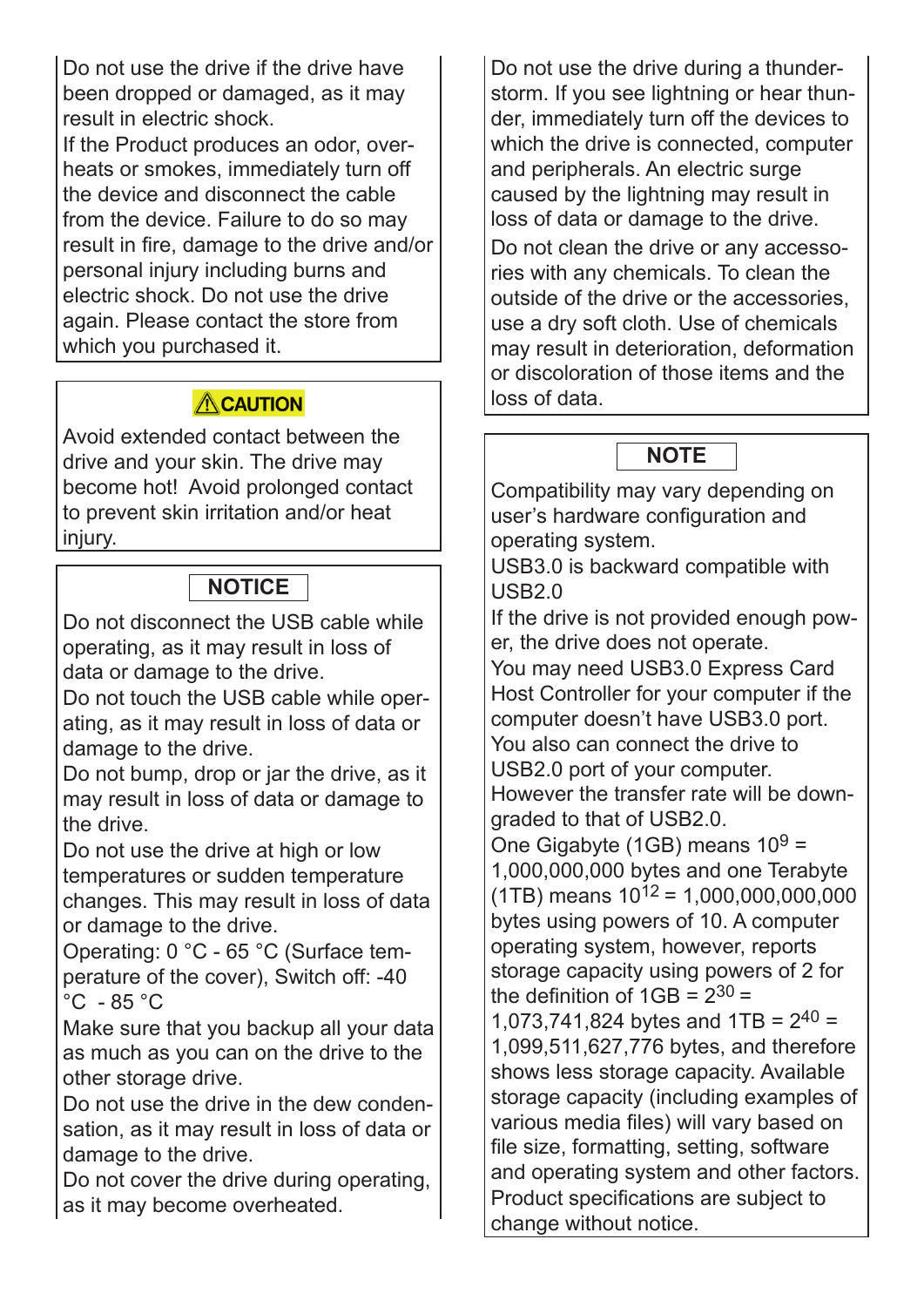## **3. Limitations from responsibility**

Toshiba is not responsible for data corruption or data loss. (Toshiba will not cover any data recovery )

Toshiba is not responsible for any damage due to the fail or negligence of users, fire, earthquake, or other accident beyond the control of Toshiba.

Toshiba is not responsible all if you do not follow the mention content listed in the user's manual.

Toshiba is not responsible all, as for the abuse of the connection apparatus and software.

This product support is available only in the country where the Product was originally purchased.

# **4. Usage restrictions**

This drive is used in standard applications such as office work, personal drive and household appliances. Toshiba Corporation shall not be liable except for this type of use. Do not use in special uses (atomic controls, aeronautic or space systems, mass transport vehicle operating controls, medical devices for life support, or weapons firing controls) where particularly high reliability requirements exist, where the pertinent levels of safety are not guaranteed, or where a failure or operational error could threaten a life or cause a physical injury.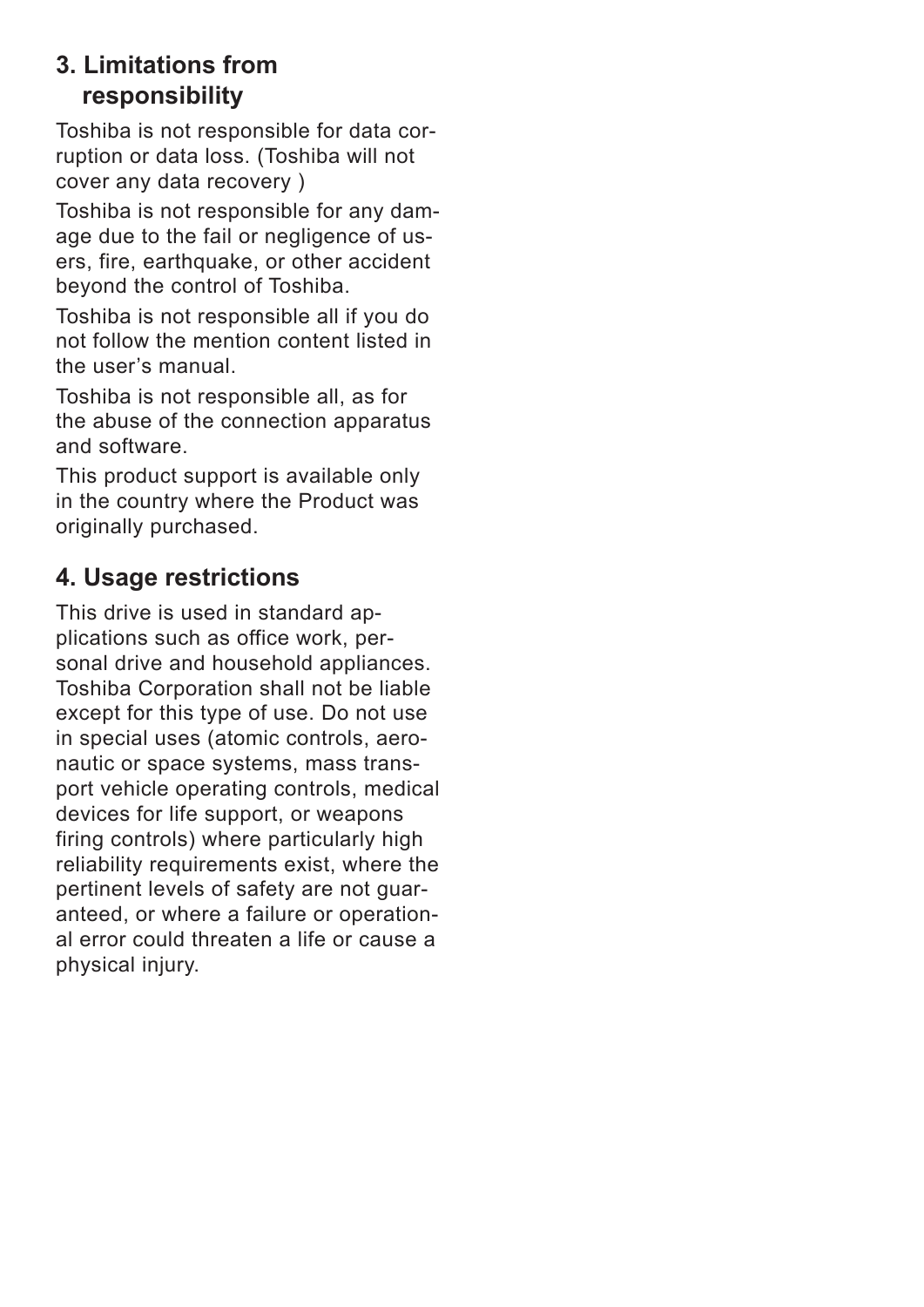## 1.简介

本节列出了重要的注意事项,产品用户( 及他人)应加以遵守,以避免造成人身伤 害和财产损失,并确保安全正确地使用我 们的产品。继续阅读注意事项的详细说明 前,请务必理解下述标签和图形符号的含 义,并遵守所述的注意事项。

| 八危险 | 表示极其危险的情况,如<br>果不避免这种情况,将导<br>致死亡或严重伤害。   |
|-----|-------------------------------------------|
| 八警告 | 表示潜在的危险情况,如<br>果不避免这种情况,可能<br>会导致死亡或严重伤害。 |
| 八小心 | 表示潜在的危险情况,如<br>果不避免这种情况,可能<br>会导致轻微或中度伤害。 |
| 注 意 | 表示可能会导致财产损失<br>和其他问题,但不会造成<br>人身伤害。       |
| 注   | 提供重要信息。                                   |

\*严重伤害包括致盲、创伤、灼伤(低温 和高温)、电击、骨折 以及中毒等,具 有长期持久的不良影响或需住院和/或长 期就医 治疗。

\*轻微或中度伤害包括创伤、灼伤、电击 等,无需住院和/或 长期就医治疗。 \*财产损失是指对设备造成的损坏。

2.电源及其他安全注意事项

#### **八警告**

请勿将塑料护盖和电源插头放在儿童和 宠物可触及的地方。部件的不当使用包 括而不限于意外吞咽部件,这可能会引 起哽咽和窒息,从而导致死亡或严重伤 害。如果您怀疑部件已被吞咽,请立即 采取相应的紧急措施并咨询医生。

请勿将驱动器放在晃动的桌上、不平的 倾斜面或其他不稳的位置。驱动器可能 会坠落,导致驱动器受损或可能的人身 伤害。 请勿进行不当的维护或拆卸,因为这可 能造成人身伤害或导致触电或火灾。 请勿将驱动器曝露在潮湿环境中,因为 这可能导致触电或火灾。 请勿让任何液体或金属物体(如螺丝 钉、订书钉或曲别针)进入驱动器。异 物可能会造成短路,这可能会导致产品 受损和火灾,进而可能导致严重伤害。 如果驱动器的金属部件和塑料部件存在 异常情况, 请勿使用该驱动器, 因为这 可能会导致触电。 如果驱动器曾坠落或已受损,请勿使用 该驱动器,因为这可能会导致触电。 如果本产品发出异味、过热或冒烟,请 立即关闭设备并从设备上断开线缆。如 未能如此操作,则可能会引起火灾、驱 动器受损和/或人身伤害(包括灼伤和 电击)。请勿再使用该驱动器。请与本 产品购买自的商家联系。

#### 不小心

避免让驱动器与您的皮肤长时间接触。 驱动器可能会变热! 避免长时间接触 以防皮肤不适和/或被灼伤。

#### 注 意

请勿在驱动器运行时断开 USB 线缆, 因 为这可能会导致数据丢失或驱动器受 损。

请勿在驱动器运行时触碰 USB 线缆, 因 为这可能会导致数据丢失或驱动器受 损。

请勿碰撞、掉落或晃动驱动器,因为这 可能会导致数据丢失或驱动器受损。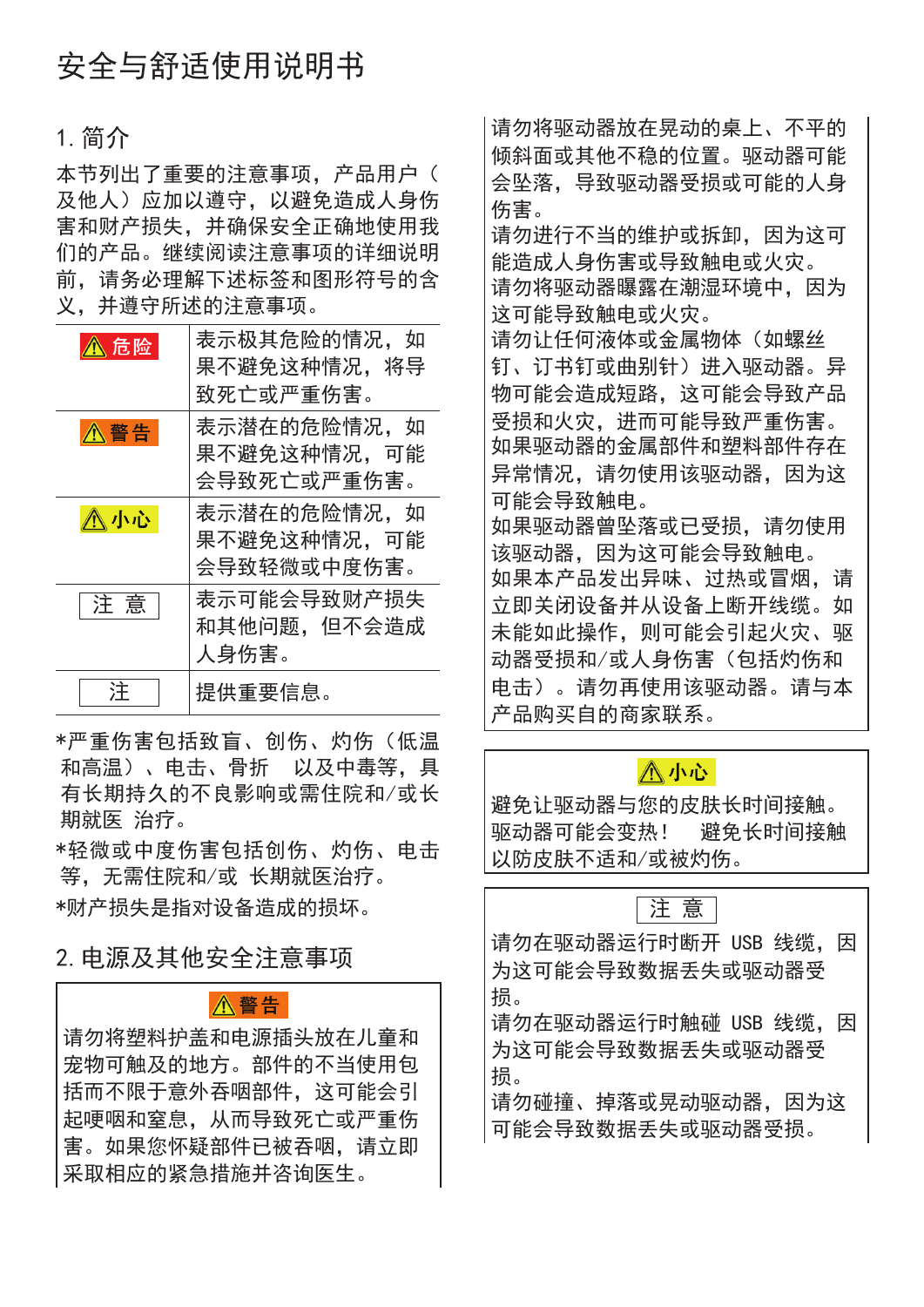请勿在高温、低温或温度会急剧变化的 环境中使用驱动器, 这可能会导致数据 丢失或驱动器受损。

运行时:  $0 \degree C \sim 65 \degree C$ (护盖表面温 度): 关闭时: -40 ℃ ~ 85 ℃

确保将驱动器中的所有数据尽量备份到 其他存储驱动器中。

请勿在结露环境中使用驱动器,因为这 可能会导致数据丢失或驱动器受损。 请勿在运行时用物品盖住驱动器,因为

驱动器可能会出现过热。

请勿在雷雨时使用驱动器。如果看见闪 电或听到雷声,请立即关闭与驱动器相 连的设备、计算机和外围设备。闪电引 起的电涌可能会导致数据丢失或驱动器 受损。

请勿使用任何化学品清洁驱动器或任何附 件。要清洁驱动器外部或附件,请使用干 的软布。使用化学品可能会导致这些物品 变质、变形或褪色以及数据丢失。

注

根据用户硬件配置和操作系统的不同, 兼容性可能会有所差异。 USB3.0 向下兼容 USB2.0 如果供电不足,则驱动器无法运行。 如果计算机没有 USB3.0 端口, 则可能 需要准备 USB3.0 Express Card Host Controller。也可以将驱动器连接到计 算机的 USB2.0 端口。 不过,传输速率将会降至 USB2.0 的水平。 1 吉字节 (1GB) 表示 10<sup>9</sup> = 1,000,000,000 字节,1 太字节 (1TB) 表示 10<sup>12</sup> = 1,000,000,000,000 字 节, 使用 10 的幂次方表示。不过, 计 算机操作系统使用 2 的幂次方来报告存 储容量,具体定义如下: 1 GB=  $2^{30}$  = 1,073,741,824 字节,1 TB = 240 = 1,099,511,627,776 字节,因此显示的 存储容量要少一些。可用的存储容量( 包括各种媒体文件的示例),将取决于 文件大小、格式、设置、软件和操作系 统等因素。 产品规格如有更改,恕不另行通知。

3.限责声明

"对于数据损坏或数据丢失,东芝公司概 不负责。(东芝公司不负责任何数据恢 复)"

对于因用户失误或疏忽、火灾、地震或其 他超出东芝公司控制范围的意外事件所造 成的任何损坏,东芝公司概不负责。

如果您未遵守用户手册中所述的内容,东 芝公司概不负责。

对于滥用连接设备和软件,东芝公司概不 负责。

本产品仅可在原始购买国/地区获得支 持。

#### 4.使用限制

此驱动器用于办公、个人硬盘和家用电器 等标准应用中。对于在此之外的任何用 途,东芝公司均不负责。请勿用于特殊用 途(原子控制、航空或太空系统、大众交 通车辆运行控制、生命支持的医疗器材或 武器发射控制),因为这些用途有特别严 格的可靠性要求,此驱动器无法保证具有 适当的安全程度,或者故障或运行错误可 能危及生命或导致人生伤害。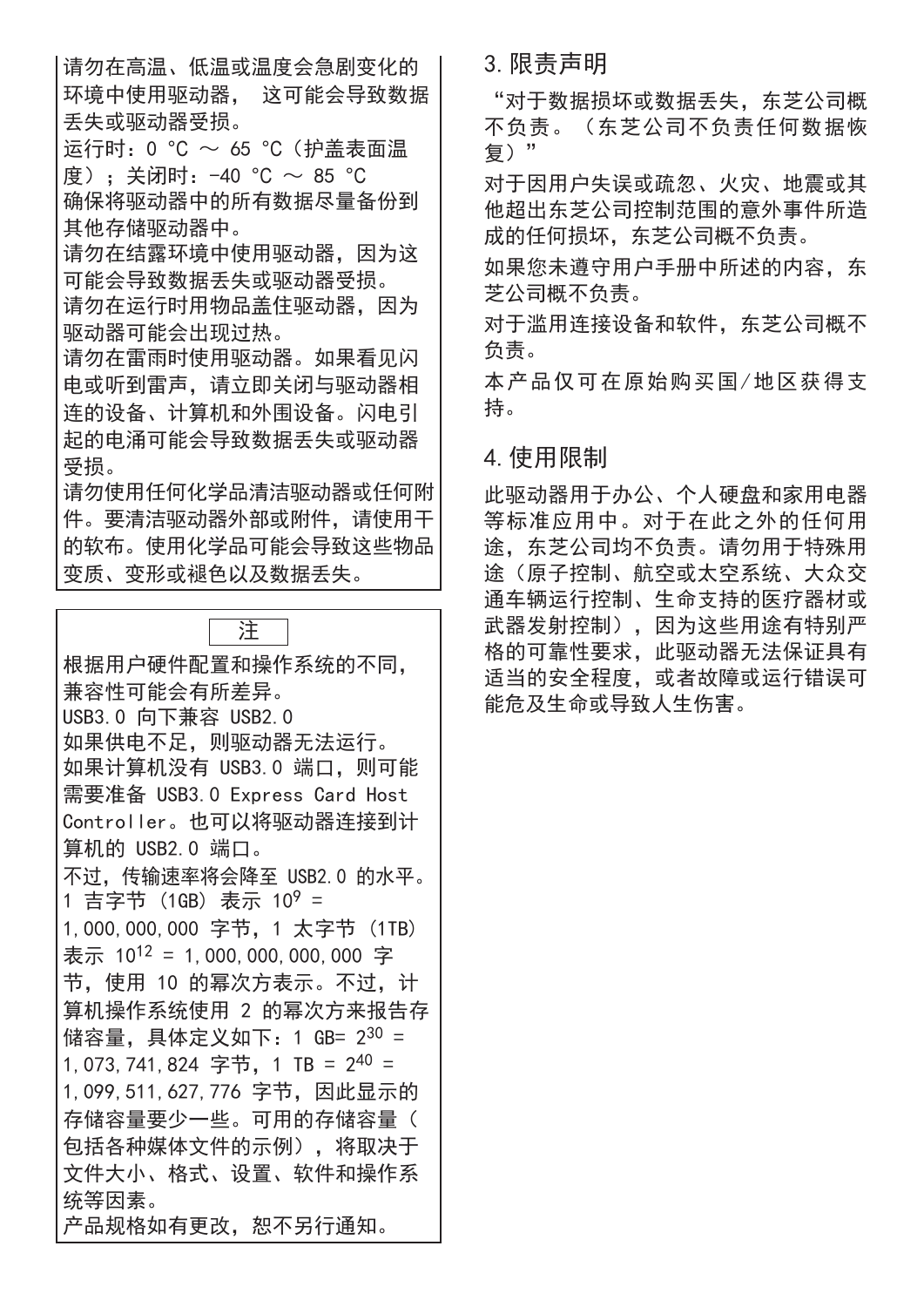#### 1. 簡介

本節列出重要的注意事項,產品的使用者 (和其他所有人)應加以遵守,以避免受 傷和財產損失,確保安全和正確地使用本 產品。繼續閱讀注意事項的詳細說明前, 請務必理解標籤與圖像符號的意義,並遵 守所述的注意事項。

| ▲危險         | 表示有迫切危險的狀況, 若未<br>避免將會造成嚴重傷亡。        |
|-------------|--------------------------------------|
| <b>A</b> 警告 | 表示有潛在危險的狀況,若未<br>避免可能會造成嚴重傷亡。        |
| 八小心         | 表示有潛在危險的狀況,若未<br>避免可能會造成輕度或中度傷<br>害。 |
| 注意          | 表示可能會造成財產損失和其<br>他問題,但不會造成人員受<br>傷。  |
| 注           | 說明重要資訊。                              |

\*嚴重傷害包括失明、創傷、燒燙傷(低 溫和高溫)、電擊、骨折 和中毒等,產 生長期影響,或需要住院和/或長期就醫 治療。

\*輕度或中度傷害包括創傷、燒燙傷、電 擊等,不需住院和/或 長期就醫治療。 \*財產損失表示裝置損壞。

2.電源及其他安全注意事項

#### **<br />
A 警告**

請將塑膠蓋或電氣插頭等零件,放在兒 童和寵物無法觸及之處。誤用零件包括 但不限於不小心吞下,這可能會造成窒 息而導致嚴重傷亡。如果您懷疑零件已 遭吞食,請立刻採取適當的緊急措施, 並諮詢醫師。

請勿將磁碟機放置於搖晃的桌上、傾斜 不平的表面或其他不穩固的位置。磁碟 機可能會掉落,造成磁碟機損壞或人員 受傷。

請勿進行不當的維護或拆解,因為這可 能造成人員受傷或導致觸電或火災。 請勿讓磁碟機暴露於潮濕的環境中,因 為這可能導致觸電或火災。 請勿讓任何液體或金屬物體(例如螺 絲、訂書針或迴紋針)進入磁碟機。異 物可能會造成短路而使得產品損壞和起 火而造成嚴重傷害。 如果金屬零件及塑膠零件有異常情況, 請勿使用此磁碟機,因為這可能導致觸 電。 如果磁碟機曾經掉落或損壞,請勿使用 此磁碟機,因為這可能導致觸電。 如果產品產生異味、過熱或煙霧,請立 即關閉裝置電源,並從裝置拔除纜線。 若未這麼做,可能會引起火災、磁碟機 損壞和/或人員受傷(包括燒燙傷和電 擊)。請不要再使用此磁碟機。請聯絡 所購買產品的商家。

#### **八小心**

請避免長時間讓皮膚接觸此磁碟機。磁 碟機可能會變熱!避免長時間接觸以免 造成皮膚過敏和/或燙傷。

#### 注意

運作中請勿拔除 USB 纜線, 因為這可能 導致資料遺失或磁碟機損壞。 運作中請勿接觸 USB 纜線, 因為這可能 導致資料遺失或磁碟機損壞。 請勿碰撞、掉落或搖晃磁碟機,因為這 可能導致資料遺失或磁碟機損壞。 請勿在高溫或低溫,或溫度突然改變的 環境中使用磁碟機, 這可能會導致資料 遺失或磁碟機損壞。 運作中:0 °C ~ 65 °C(外殼表面溫 度), 關機: -40 ℃ ~ 85 ℃ 請務必盡可能將磁碟機上的所有資料備 份至另一個儲存裝置。 請勿在結露的環境中使用磁碟機,因為 這可能導致資料遺失或磁碟機損壞。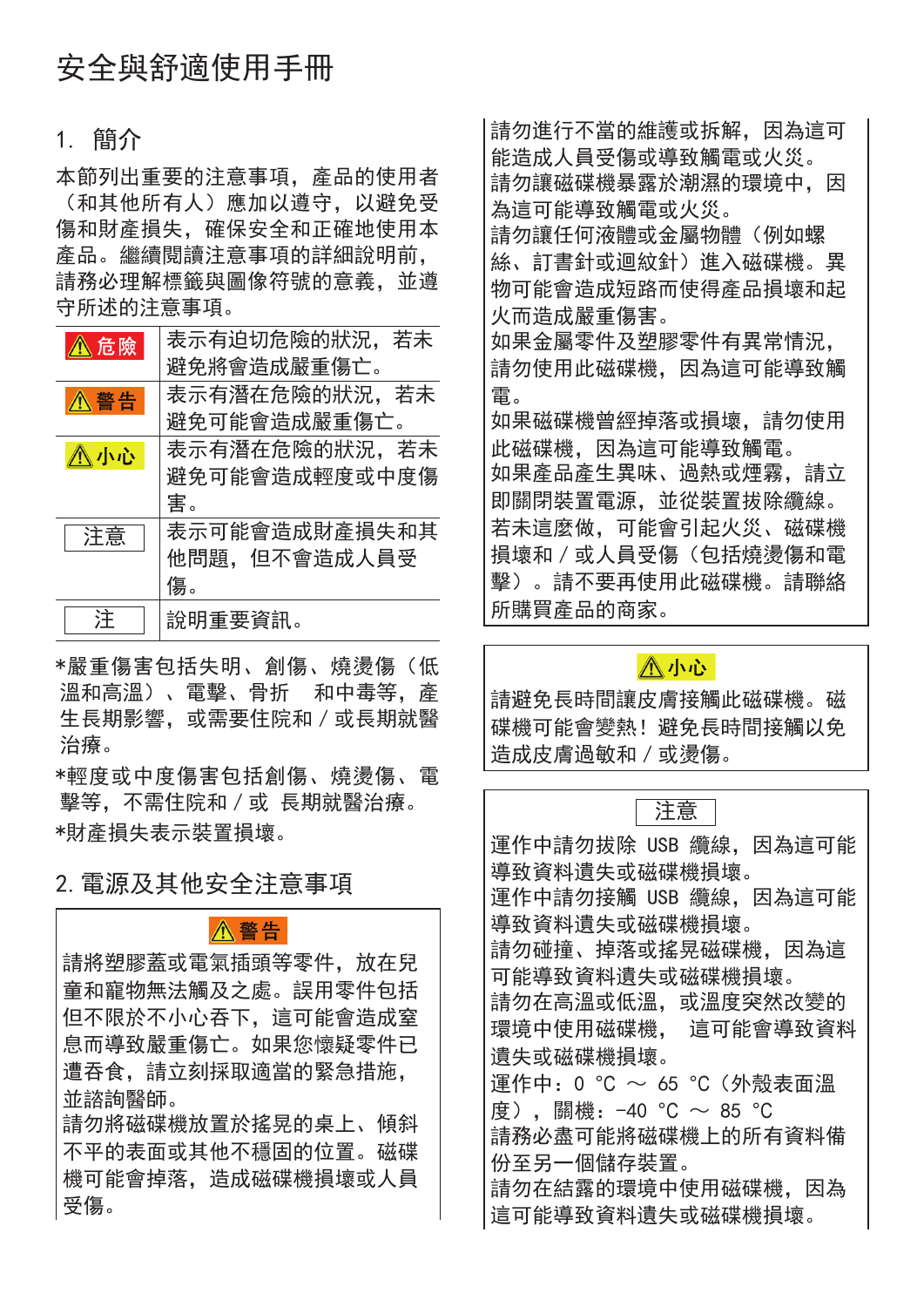請勿在運作中的磁碟機上覆蓋任何物 品,因為磁碟機溫度可能會過高。 雷雨期間請勿使用此磁碟機。如果看見 閃電或聽到雷聲,請立即關閉連接此磁 碟機的裝置、電腦和週邊裝置。閃電所 造成的電湧,可能會導致資料遺失或磁 碟機損壞。 請勿使用任何化學製品來清潔此磁碟機 或任何配件。若要清潔此磁碟機或配件 的外部,請使用乾的軟布。使用化學製

品可能會造成這些物件的劣化、變形或 變色和資料遺失。

#### 注

視使用者的硬體配置與作業系統而定, 相容性可能會有所不同。 USB3.0 向下相容於 USB2.0 如果磁碟機的供電不足,磁碟機將無法 運作。 如果電腦沒有 USB3.0 連接埠,您的電 腦可能需要 USB 3.0 Express Card Host Controller。您也可以將此磁碟機 連接至您電腦的 USB2.0 連接埠。 但是,傳輸速率將會降低為 USB2.0 的 速率。 十億位元組 (1GB) 代表 10<sup>9</sup> = 1,000,000,000 位元組;兆位元組  $(1TB)$  代表  $10^{12} = 1,000,000,000,000$ 位元組(以 10 的次方表示)。但電腦 作業系統使用 2 的次方來定義 1GB =  $2^{30}$  = 1, 073, 741, 824 位元組; 1TB = 2<sup>40</sup> = 1,099,511,627,776 位元組, 因 此顯示的儲存容量較低。可用的儲存容 量(包含各種媒體檔案的範例)將取決 於檔案大小、格式化、設定、軟體、作 業系統與其他因素。 產品規格如有變更,恕不另行通知。

#### 3.責任限制

"Toshiba 不對資料損毀或資料遺失負 責。(Toshiba 不負責任何資料回復)" Toshiba 不對因使用者的錯誤或疏忽、火 災、地震或超出 Toshiba 控制範圍的其 他意外所造成的任何損壞負責。

如果您未能遵守使用手冊中所述的內 容,Toshiba 概不負責。

如果您濫用連線設備及軟體,Toshiba 概 不負責。

此產品的支援僅在原始購買產品的國家/ 地區提供。

#### 4.使用限制

此磁碟機用於標準用途,例如辦公室作 業、個人磁碟機及家用電器。Toshiba Corporation 對於非上述使用類型者, 恕 不負責。請勿用於特殊用途(原子控制、 航空或太空系統、大眾運輸車輛操作控 制、維生醫療器材或武器發射控制), 這 些用途需要特別高的可靠性,無法保證適 當的安全程度,或者故障或操作錯誤可能 威脅生命或造成身體受傷。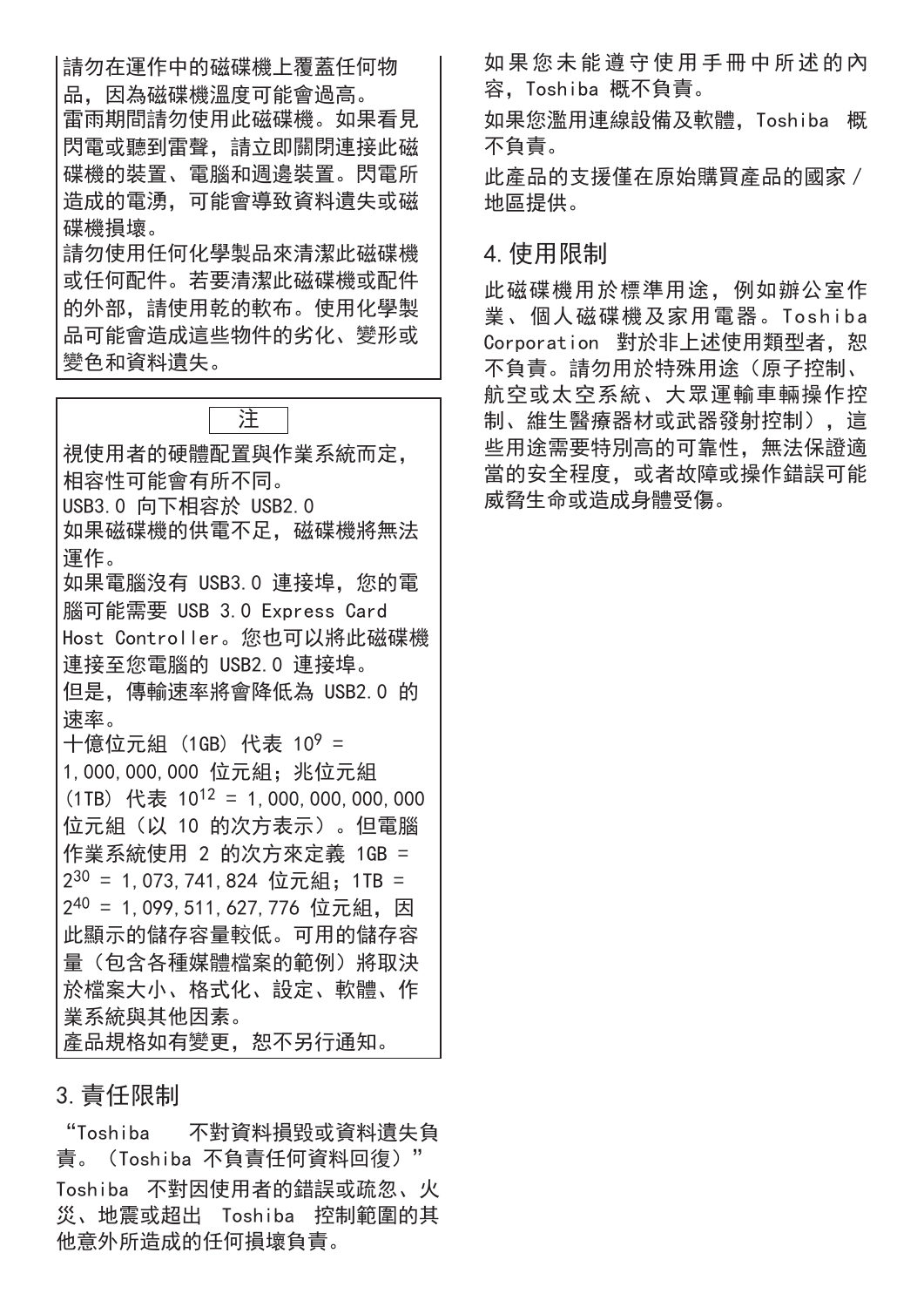# **안전과 편리함을 위한 사용설명서**

## **1. 소개**

이 섹션은 도시바 제품을 사용하는 고객들을 위한 중요 예방책으로써 △경고 작성되었습니다. 제품의 정확한 사용법을 어린이나 애완동물의 손이 닿을 수 있는 익히셔서 부상과 제품의 피해를 사전에 곳에 플라스틱 커버나 전기플러그와 방지하여 주십시오. 예방책의 같은 부품을 두지 마십시오. 제약없이, 세부사항으로 넘어가시기 전에, 하단에 포함된 부품을 잘못 사용하거나 우연한 나와있는 그래픽 심볼과 레이블의 사고로 부품을 삼키면 숨 막힘과 의미를 정확히 이해하셔야 합니다. 질식으로인한 사망이나 심각한 부상의 준수하지 않을 경우, <u> A위험</u> 원인이 될 수 있습니다. 사망에 이르거나 심각한 포함된 부품을 삼킨 것으로 의심되는 부상을 초래할 수있는 경우에 즉시, 적절한 응급 조치를 하고 절박한 위험 상황을 의사와 상담하십시오. 나타냅니다. 흔들리는 테이블, 평평하지 않은 준수하지 않을 경우, 표면이나 불안정한 장소에 드라이브를 △경고 사망에 이르거나 심각한 놓지 마십시오. 드라이브가 떨어져 부상을 초래할 수있는 제품에 손상이나 부상의 위험이 있을 잠재적인 위험 상황을 수 있습니다. 부적절한 수리나 해체를 하지 마십시오. 나타냅니다. 신체적 부상이나 전기적 쇼크 또는 준수하지 않을 경우, 八주의 화재가 발생할 위험이 있습니다. 가벼운 신체 부상을 초래할 젖어있거나 눅눅한 환경에 노출 시키지 수있는 잠재적인 위험 마십시오. 전기적 쇼크나 화재를 상황을 나타냅니다. 불러일으킬 수 있습니다. **주의 사항** 직접적인 신체적 피해가 나사, 스테이플러, 종이클립같은 아닌 제품 피해나 다른 금속재질이나 액체류가 드라이브 문제들이 실현될지도 안으로 들어가지 않도록 하십시오. 모르는 상황을 나타냅니다. 외부물질은 쇼트를 일으킬 수 있으며 참 고 | 공요 정보를 제공합니다. 제품 손상이나 화재, 심각한 부상을 야기할 수 도 있습니다. \*장기적인 영향으로 입원 및/또는 장기 플라스틱 부품이나 금속 부품이 있는 치료를 요하는 시력상실, 부상, 화상, 비정상적인 환경에서 사용하지 전기적 쇼크, 골절, 중독 등을 포함하는 마십시오. 전기적 쇼크를 일으킬 수도 심각한 부상. 있습니다. \*입원 및/또는 치료를 요하는 드라이브가 떨어졌거나 손상이 있는 상태에서 사용하지 마십시오. 전기적

장기외래입원을 요구하지는 않지만 부상, 화상, 전기적 쇼크 등을 포함한 가볍거나 크지않은 부상.

\*재산 피해는 장치의 손상을 의미한다.

## **2. 전원과 기타 사항에 대한 안전 예방책**

쇼크를 야기할 수 있습니다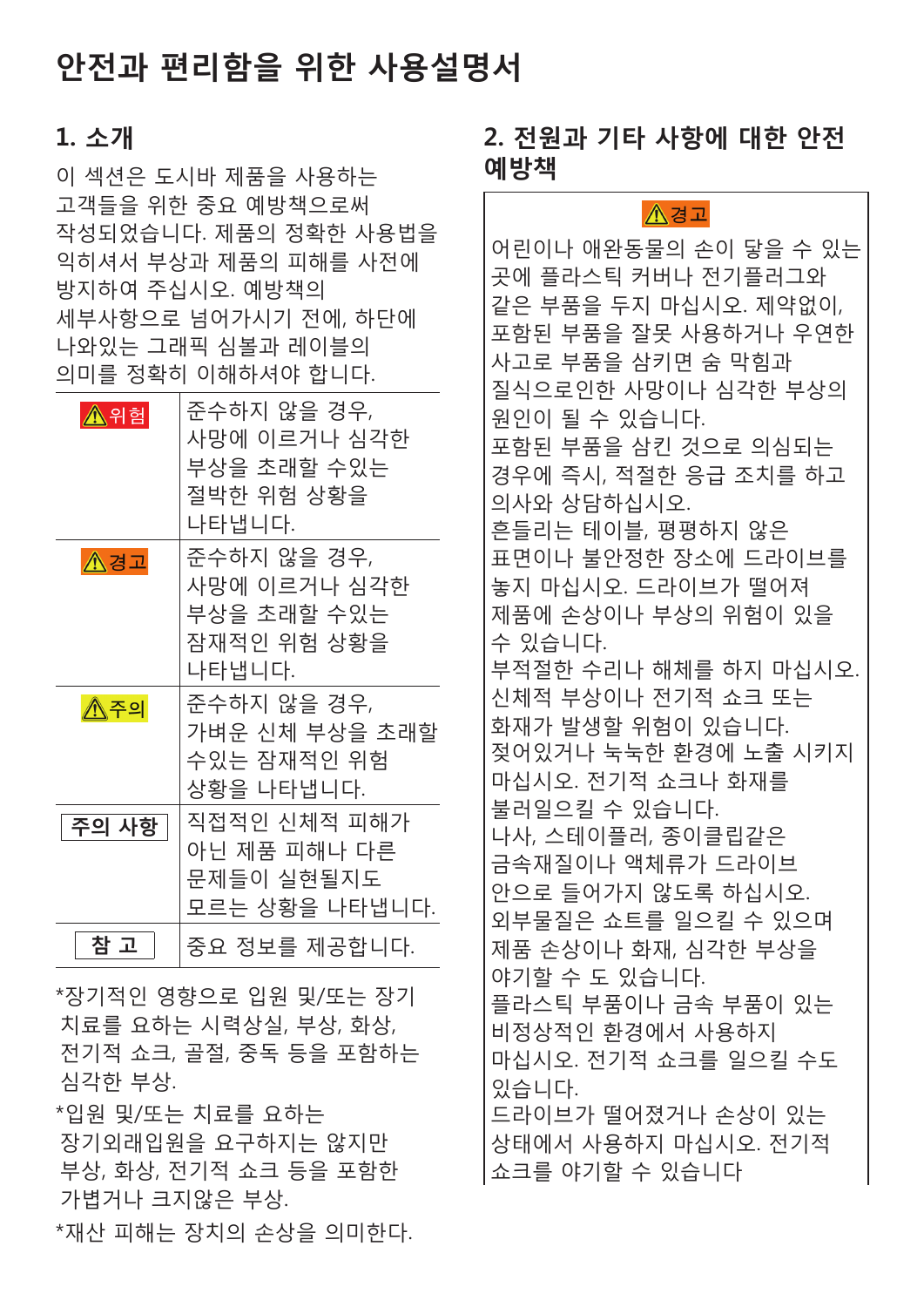| 만약 제품에서 비정상적인 발열, 연기,<br>냄새가 발생할 경우 즉시 전원을<br>차단하고 기기에서 케이블을<br>제거해주십시오<br>제품 에러증상은 화재, 제품손상 또는<br>화상이나 전기적 쇼크를 동반한 신체적<br>부상을 야기할 수 있습니다. 드라이브<br>재사용을 하지 말아주십시오. 그리고<br>구매처에 연락하여 도움을 받으십시오.                                                                                                                                                                                                                                                                                                                                     | 천둥, 번개가 있을 때 드라이브를<br>사용하지 마십시오. 만약 번개나<br>천둥소리를 들었다면 즉시 PC와 연결된<br>드라이브의 전원을 차단하시기<br>바랍니다. 번개의 전류에 의해 드라이브<br>손상이나 데이터 손실이 발생할 수<br>있습니다.<br>어떤 화학물질로도 드라이브나<br>드라이브 액세서리를 닦지 마십시오.<br>제품 표면이나 액세서리를 깨끗이<br>하기위해서는 마른 부드러운 천을<br>사용하셔야 합니다. 화학물질의 사용은<br>제품의 표면 손상이나 변형, 변색을<br>유발할 수 있으며 데이터 손실도 발생할<br>우려가 있습니다.                                                                                                                                                                                                                                                                                                      |
|------------------------------------------------------------------------------------------------------------------------------------------------------------------------------------------------------------------------------------------------------------------------------------------------------------------------------------------------------------------------------------------------------------------------------------------------------------------------------------------------------------------------------------|---------------------------------------------------------------------------------------------------------------------------------------------------------------------------------------------------------------------------------------------------------------------------------------------------------------------------------------------------------------------------------------------------------------------------------------------------------------------------------------------------------------------------------------------------------------------------------------------------------------------------|
| △주의<br>드라이브와 피부와의 접촉을<br>피하십시오. 드라이브는 매우 뜨거워질<br>수 있습니다. 피부자극과 고온 장해를<br>피하기위해 지속적인 기기와의 접촉을<br>피하십시오.                                                                                                                                                                                                                                                                                                                                                                                                                             |                                                                                                                                                                                                                                                                                                                                                                                                                                                                                                                                                                                                                           |
|                                                                                                                                                                                                                                                                                                                                                                                                                                                                                                                                    | 참 고                                                                                                                                                                                                                                                                                                                                                                                                                                                                                                                                                                                                                       |
| 주의 사항<br>기기 작동 중 USB케이블을 분리하지<br>마십시오. 드라이브 손상이나 데이터<br>손실이 일어날 수 있습니다.<br>기기 작동 중 USB케이블을 만지지<br>마십시오. 드라이브 손상이나 데이터<br>손실이 일어날 수 있습니다<br>드라이브를 떨어뜨리거나 충격을<br>가하지 마십시오. 드라이브 손상이나<br>데이터 손실이 일어날 수 있습니다.<br>드라이브를 고온이나 저온에서 또는<br>갑작스런 온도변화에 노출시켜<br>사용하지 마십시오. 드라이브 손상이나<br>데이터 손실이 일어날 수 있습니다. (<br>작동적정온도: 0℃ ~ 65℃, 전원Off<br>온도: -40°C ~ 85°C)<br>반드시 드라이브의 가능한 한 모든<br>데이터를 다른 저장매체에 백업할 수<br>있도록 하십시오.<br>결로가 발생되는 환경에 노출시켜<br>드라이브를 사용하지 마십시오.<br>드라이브 손상이나 데이터 손실이<br>일어날 수 있습니다.<br>기기 작동 중 커버로 씌우지 마십시오.<br>과열될 수 있습니다. | 호환성은 사용자의 하드웨어 환경이나<br>운영체제에 따라 다릅니다.<br>USB3.0은 USB2.0과의 하위 호환이<br>됩니다.<br>제품에 충분한 전원이 공급되지 않으면<br>드라이브가 정상적으로 작동되지<br>않습니다.<br>PC에 USB3.0포트가 없다면 USB3.0<br>익스프레스카드 호스트 컨트롤러가<br>필요할 수도 있습니다. 또한 드라이브를<br>USB2.0포트에 연결이 가능합니다.<br>하지만 USB2.0에서는 전송속도가<br>다운그레이드될 수 있습니다.<br>PC 운영체제 상에서 10 Power 사용 시,<br>1기가바이트(1GB)는 10 <sup>9</sup> =<br>1,000,000,000 바이트, 1테라바이트<br>$(1TB) \leftarrow 10^{12} = 1,000,000,000,000$<br>바이트.<br>그러나 2 Power 사용 시, 표시되는 매체<br>용량은 1기가바이트(1GB)는 2 <sup>30</sup> =<br>1,073,741,824 바이트, 1테라바이트<br>$(1TB)$ 는 2 <sup>40</sup> = 1,099,511,627,776<br>바이트, 그러므로 실제로 표기<br>용량보다 낮은 수치를 보여줌. |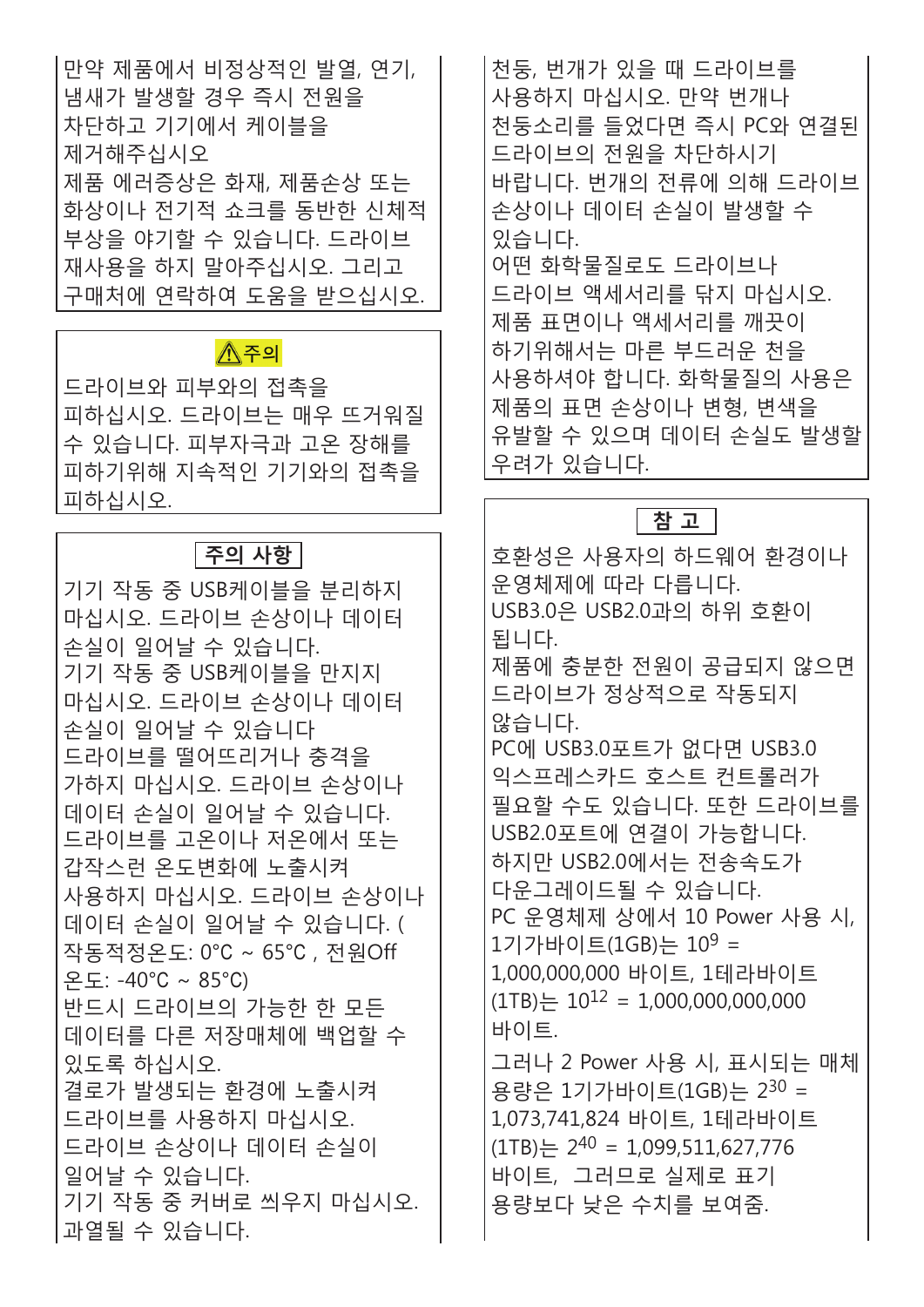사용 가능한 저장매체 용량(다양한 미디어 파일의 사례를 포함)은 각기 파일크기, 형식, 설정, 소프트웨어, 운영체제 및 다른 요소에 따라 달라집니다. 통보없이 제품의 사양은 변경될 수 있습니다.

#### **3. 책임 제한**

"도시바는 데이터 손상이나 데이터 손실에 대해서는 책임지지 않습니다. (도시바는 그 어떤 데이터 복구도 보상하지 않습니다.)" "도시바는 고객의 부주의, 화재, 지진 등 도시바와 관련되지 않은 사고 때문에 발생하는 그 어떤 제품 피해에도 책임지지 않습니다." 도시바는 사용설명서 리스트에 언급된 것을 따르지 않은 행동에 대해서는 책임지지 않습니다. 도시바는 연결기기와 소프트웨어의 잘못된 사용에 대해서 책임지지 않습니다. 이 제품은 구매한 국가에서만 지원이 가능합니다.

#### **4. 사용 제한**

이 드라이브는 회사 업무, 개인 드라이브와 가정용 전자기기 같은 표준 어플리케이션에서 사용됩니다. 도시바는 이런 종류의 사용을 제외하면 법적 책임을 지지 않습니다. 다음과 같은 특수 용도 (원자 제어, 항공, 우주시스템, 대량 수송차량 운영 제어, 생명 유지를 위한 의료기기, 사격통제장치)에서

특별히 높은 신뢰성의 요구사항이 존재하는 경우, 안전의 적절한 수준을 보장하지 않는 경우, 또는 고장 또는 운용 상의 오류로 인해 생명의 위협 또는 상해를 초래할 수도 있는 경우에서 사용을 금합니다.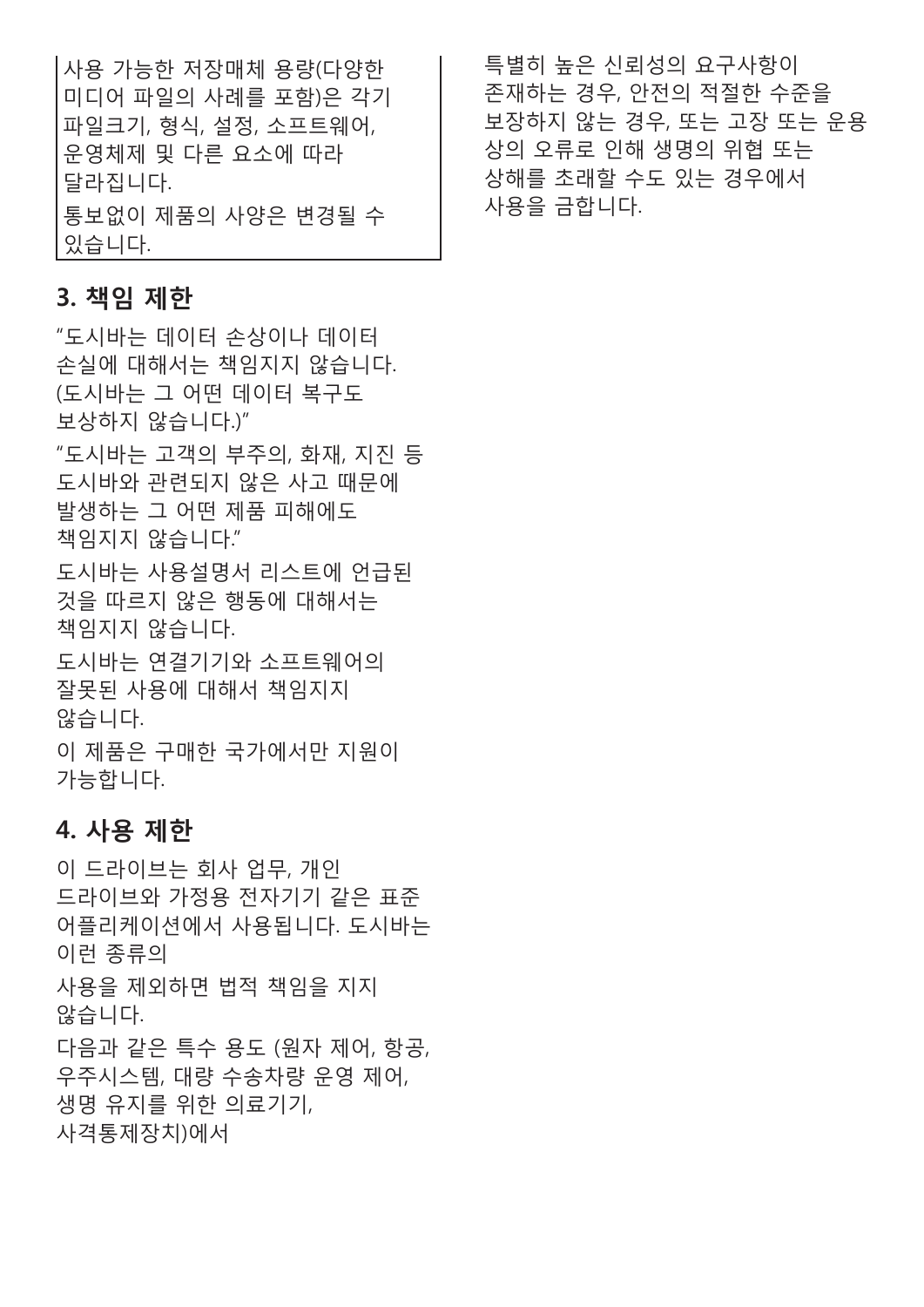# **1. บทนำ**

เนื้อหาส่วนนี้บ่งบอกถึงข้อควรระวังที่สำ คัญ ซึ่งผู้ใช้งานผลิตภัณฑ์ของเรา (และผู้ที่ เกี่ยวข้อง) ควรระมัดระวังเป็นพิเศษ เพื่อหลีก เลี่ยงอาการบาดเจ็บและความเสียหายต่อ ทรัพย์สิน และเพื่อความมั่นใจได้ถึงการใช้งาน ที่ปลอดภัยและถูกต้องของผลิตภัณฑ์ของเรา โปรดแน่ใจว่า คุณเข้าใจความหมายของป้าย และสัญลักษณ์กราฟิกต่างๆ ที่อธิบายด้านล่าง นี้ ก่อนที่จะอ่านรายละเอียดของข้อควรระวัง และปฏิบัติตามที่ระบุไว้ในข้อควรระวัง

| อันตราย     | ระบุถึงสถานการณ์ที่เป็น<br>อันตรายอย่างชัดแจ้งซึ่งหาก<br>ไม่หลีกเลียง จะทำให้เกิดการ<br>บาดเจ็บที่รุนแรงหรือเสียชีวิต<br>ได้      |
|-------------|-----------------------------------------------------------------------------------------------------------------------------------|
| ุ∖คำเตือน   | ระบุถึงสถานการณ์ที่เป็น<br>อันตรายที่อาจเกิดขึ้นได้ซึ่ง<br>หากไม่หลีกเลียง จะทำให้<br>เกิดการบาดเจ็บที่รุนแรงหรือ<br>เสียชีวิตได้ |
| ข้อควรระวัง | ระบุถึงสถานการณ์ที่เป็น<br>อันตรายที่อาจเกิดขึ้นได้ซึ่ง<br>หากไม่หลีกเลียง อาจทำให้<br>เกิดการบาดเจ็บเล็กน้อยหรือ<br>ปานกลางได้   |
| คำชี้แจงที  | ระบุถึงการใช้งานทีอาจก่อให้<br>เกิดความเสียหายต่อทรัพย์สิน<br>และปัญหาอื่นๆได้แต่ไม่ทำให้<br>เกิดอาการบาดเจ็บต่อบุคคล             |
| หมายเหตุ    | การเตรียมข้อมูลที่สำคัญ                                                                                                           |

\*การบาดเจ็บที่รุนแรงรวมถึงตาบอด บาดแผล ไฟไหม้ (ทั้งอุณหภูมิต่ำ และสูง), ไฟฟ้าช็อต, กระดูกหัก, และถูกยาพิษ และอื่นๆ ที่ส่งผล ระยะยาวหรือจำ เป็นต้องเข้ารับการรักษาใน โรงพยาบาลและ/หรือรับการรักษาในโรง พยาบาล เป็นเวลานาน

\*อาการบาดเจ็บปานกลางหรือเล็กน้อยรวมทั้ง บาดแผล ไฟไหม้ ไฟฟ้าช็อต และอื่นๆ ที่ไม่ จำ เป็นต้องเข้าโรงพยาบาลและ/หรือ รับการ รักษาในโรงพยาบาลlเป็นเวลานาน

\*ความเสียหายต่อทรัพย์สินหมายถึงความเสีย หายที่เกิดกับอุปกรณ์

#### **2. ข้อควรระวังด้านความปลอดภัย ของการใช้พลังงานและอื่น ๆ**

# ∕∆คำเตือน

ห้ามทิ้งชิ้นส่วนต่างๆ เช่น ฝาครอบพลาสติก และปลั๊กไฟในบริเวณที่เด็กและสัตว์เลี้ยง สามารถเอื้อมถึงได้ การใช้งานชิ้นส่วนต่างๆ ผิดวิธี เช่น การกลืนชิ้นส่วนโดยไม่ได้ตั้งใจ อาจทำ ให้เกิดอาการสำ ลักและหายใจไม่ออก ซึ่งจะส่งผลให้เกิดการบาดเจ็บที่รุนแรงหรือ เสียชีวิตได้ หากคุณสงสัยว่าบุตรหลานได้ ึกลืนชิ้นส่วนลงไป ให้ทำการปฐมพยาบาลที่ เหมาะสมและปรึกษาแพทย์ทันที ห้ามวางไดร้ฟ์บนโต๊ะที่สั่น ไม่เสมอกัน หรือ แม้แต่พื้นผิวที่เอียง หรือที่ตั้งที่ไม่มั่นคงอื่นๆ ไดรฟ์อาจจะตก ทำ ให้เกิดความเสียหายกับ ไดรฟ์หรืออาจจะได้รับบาดเจ็บ ื่อย่าทำการบำรงรักษาที่ไม่เหมาะสมหรือถอด ประกอบเพราะอาจทำ ให้เกิดการบาดเจ็บหรือ อาจส่งผลให้ไฟฟ้าช็อตหรือไฟไหม้ อย่าให้ไดรฟ์เปียกหรืออยู่ในที่ชื้นเพราะอาจ ส่งผลให้เกิดไฟฟ้าช็อตหรือไฟไหม้ อย่าให้ของเหลวหรือวัตถุที่เป็นโลหะเช่น สก รู, ลวดเย็บกระดาษหรือลวดหนีบกระดาษเข้า สู่ภายในไดร้ฟ์ สิ่งแปลกปลอมอาจทำ ให้เกิด ไฟฟ้าลัดวงจรซึ่งอาจทำ ให้เกิดความเสียหาย ต่อผลิตภัณฑ์และเกิดไฟไหม้ อาจทำ ให้ได้ รับบาดเจ็บสาหัส อย่าใช้ไดรฟ์เมื่อมีความผิดปกติในชิ้นส่วน โลหะและชิ้นส่วนพลาสติกเพราะอาจส่งผล ให้เกิดไฟฟ้าช็อต อย่าใช้ไดรฟ์หากไดรฟ์เคยตกหล่นหรือมี ความเสียหายที่อาจส่งผลให้เกิดไฟฟ้าช็อต หากผลิตภัณฑ์มีกลิ่น ร้อนจัด หรือควัน ให้ ปิดอุปกรณ์ทันที และถอด สายไฟ ออกจาก อุปกรณ์ทันที การไม่ปฏิบัติตามคำ แนะนำ อาจทำ ให้เกิดไฟไหม้หรือความเสียหายต่อ ไดร้ฟ์และ/หรือการบาดเจ็บต่อบุคคลรวมทั้ง แผลไฟไหม้และไฟฟ้าช็อต อย่าใช้ไดร้ฟ์อีก โปรดติดต่อร้านค้าที่คุณซื้อผลิตภัณฑ์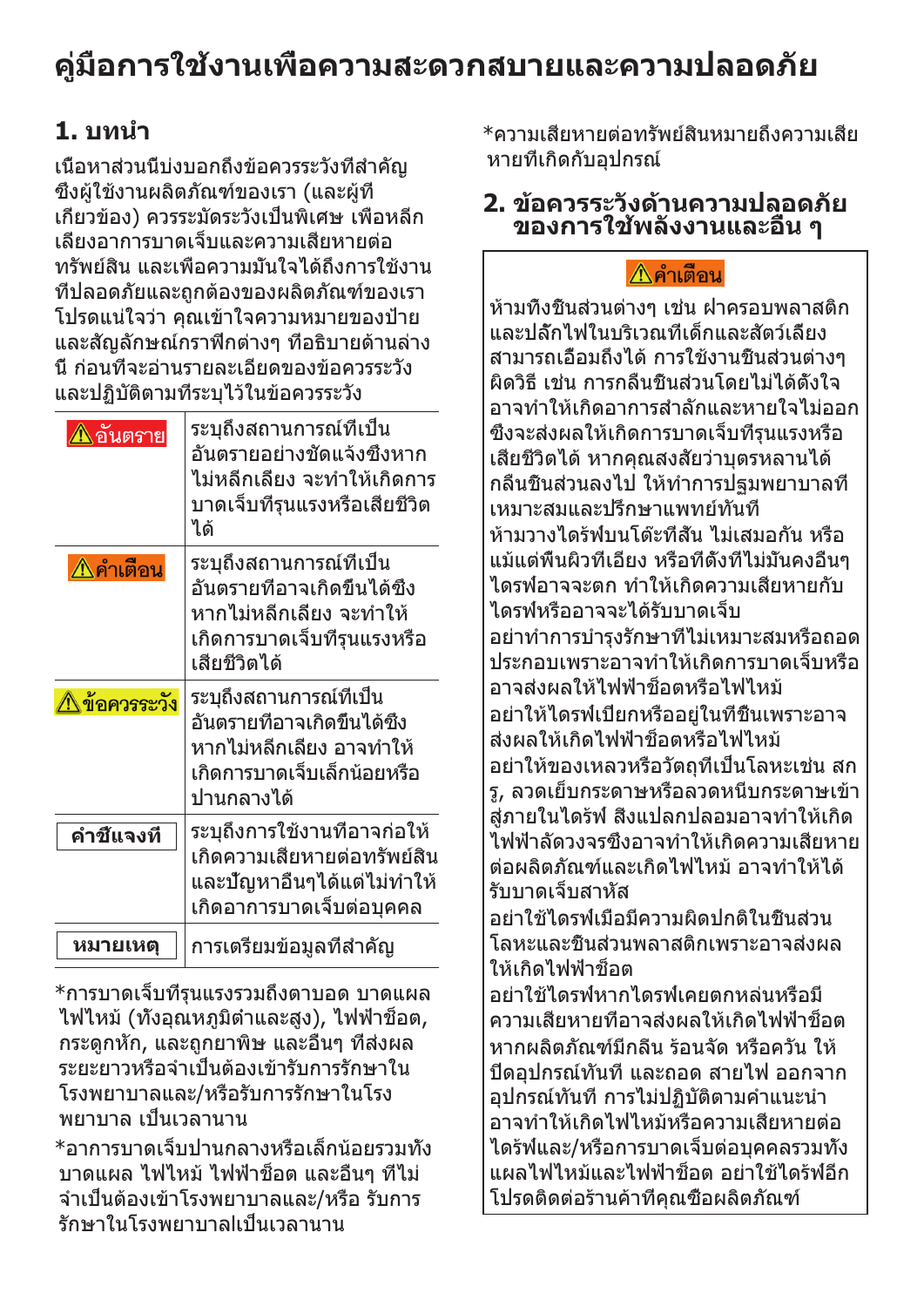## ∆ิข้อควรระวัง

หลีกเลี่ยงการสัมผัสระหว่างไดรฟ์และผิวของ คุณ ไดร้ฟ์อาจมีความร้อน! หลีกเลี่ยงการ สัมผัสเป็นระยะเวลานานๆ เพื่อป้องกันการ ระคายเคืองต่อผิวและ/หรือการบาดเจ็บจาก ความร้อน

# **คำ ชี้แจงที่**

อย่าถอดสาย USB ในขณะกำ ลังใช้งาน เพราะอาจส่งผลให้เกิดการสูญเสียของข้อมูล หรือความเสียหายให้กับไดรฟ์ ห้ามแตะต้องสาย USB ในขณะกำ ลังใช้งาน เพราะอาจส่งผลให้เกิดการสูญเสียของข้อมูล หรือความเสียหายให้กับไดรฟ์ อย่ากระแทก ทำ ตกหล่นหรือสั่นไดรฟ์ เพราะ อาจจะส่งผลให้เกิดการสูญเสียของข้อมูล หรือความเสียหายให้กับไดรฟ์ ื่อย่าใช้ไดรฟ์ที่ที่มีอุณหภูมิสูงหรือต่ำหรือ อุณหภูมิมีการเปลี่ยนแปลงอย่างฉับพลัน เพราะอาจจะส่งผลให้เกิดการสูญเสียของ ข้อมูลหรือความเสียหายให้กับไดรฟ์ เปิดใช้งาน: 0 °C - 65 °C (อุณหภูมิพื้นผิว ของฝาปิด), ปิด: -40 °C - 85 °C ตรวจดูให้แน่ใจว่าคุณทำ การสำ รองข้อมูล ทั้งหมดของคุณมากที่สุดเท่าที่ทำ ได้ไส้ที่ ไดรฟ์ไดรฟ์จัดเก็บข้อมูลอื่น ๆ อย่าใช้ไดรฟ์ที่มีหยดน้ำ เกาะเพราะอาจส่งผล ให้เกิดการสูญเสียของข้อมูลหรือความเสีย หายให้กับไดรฟ์ อย่าคลุมไดรฟ์ในระหว่างใช้งาน เพราะอาจ ทำ ให้อุณหภูมิสูงมากเกินไป อย่าใช้ไดรฟ์ในระหว่างเกิดพายุฝนฟ้าคะนอง ้ถ้าคุณเห็นหรือได้ยินฟ้าผ่าฟ้าร้อง ให้ปิด อุปกรณ์ที่ไดรฟ์เชื่อมต่อทันที ทั้ง คอมพิวเตอร์และอุปกรณ์ต่อพ่วง ไฟกระชาก (Surge) ที่เกิดจากฟ้าผ่าอาจส่งผลเกิดการ สูญเสียของข้อมูลหรือความเสียหายให้กับ ไดรฟ์

ห้ามเช็ดไดร์ฟหรืออุปกรณ์เสริมใดๆด้วยน้ำ ยา เคมีทุกชนิด หากต้องการทำ ความสะอาด ภายนอกไดร์ฟหรืออปกรณ์ ควรใช้ผ้าแห้ง นุ่มๆในการเช็ด การใช้น้ำ ยาเคมีในการเช็ด อาจจะส่งผลกระทบให้ผลิตภัณฑ์ชำรด เสีย รูปทรง หรือเป็นด่าง และอาจจะทำ ให้เกิด การสูญหายของข้อมูลในไดร์ฟได้

#### **หมายเหตุ**

ความเข้ากันได้ของอปกรณ์ที่ใช้อาจแตกต่าง กันไป ขึ้นอยู่กับการกำ หนดค่าฮาร์ดแวร์และ ระบบปฏิบัติการของผู้ใช้ USB3.0 จะเข้ากันได้แบบย้อนหลังกับ USB2.0 หากไดรฟ์ไม่ได้รับพลังงานไฟฟ้ามากพอ ไดรฟ์จะไม่ทำ งาน คุณอาจจำ เป็รต้องใช้การืด USB3.0 Express Card Host Controller สำ หรับคอมพิวเตอร์ ของคุณกรณีที่เครื่องไม่มีพอร์ต USB3.0 นอกจากนี้ คุณยังสามารถเชื่อมต่อไดรฟ์เข้า กับพอร์ต USB2.0 ของเครื่องคอมพิวเตอร์ ของคณได้ แต่อัตราการถ่ายโอนจะถูกลดระดับลงไป เท่ากับ USB2.0 หนึ่งกิกะไบต์ (1GB) หมายถึง  $10^9$  = 1,000,000,000 ไบต์ และหนึ่งเทระไบต์ (1 TB) หมายถึง  $10^{12} = 1,000,000,000,000$ ไบต์ ใช้การยกกำ ลัง 10 อย่างไรก็ตาม ระบบ ปฏิบัติการคอมพิวเตอร์หนึ่งระบบแสดงความ จุในการเก็บข้อมูลโดยใช้การยกกำ ลัง 2 สำหรับคำจำกัดความของ  $1\text{GB} = 2^{30} =$ 1,073,741,824 ไบต์ และ 1TB = 240 = 1,099,511,627,776 ไบต์ ดังนั้น จึงแสดง ความจุในการเก็บข้อมูลน้อยกว่า ความจุใน การเก็บข้อมูลที่พร้อมใช้งาน (รวมถึงตัวอย่าง ของไฟล์มีเดียที่หลากหลาย) จะขึ้นอยู่กับ ขนาดไฟล์ รูปแบบ การตั้งค่า ซอฟต์แวร์ และระบบปฏิบัติการ และตัวแปรอื่นๆ ข้อมูลจำเพาะของผลิตภัณฑ์อาจมีการ เปลี่ยนแปลงโดยไม่มีการแจ้งให้ทราบ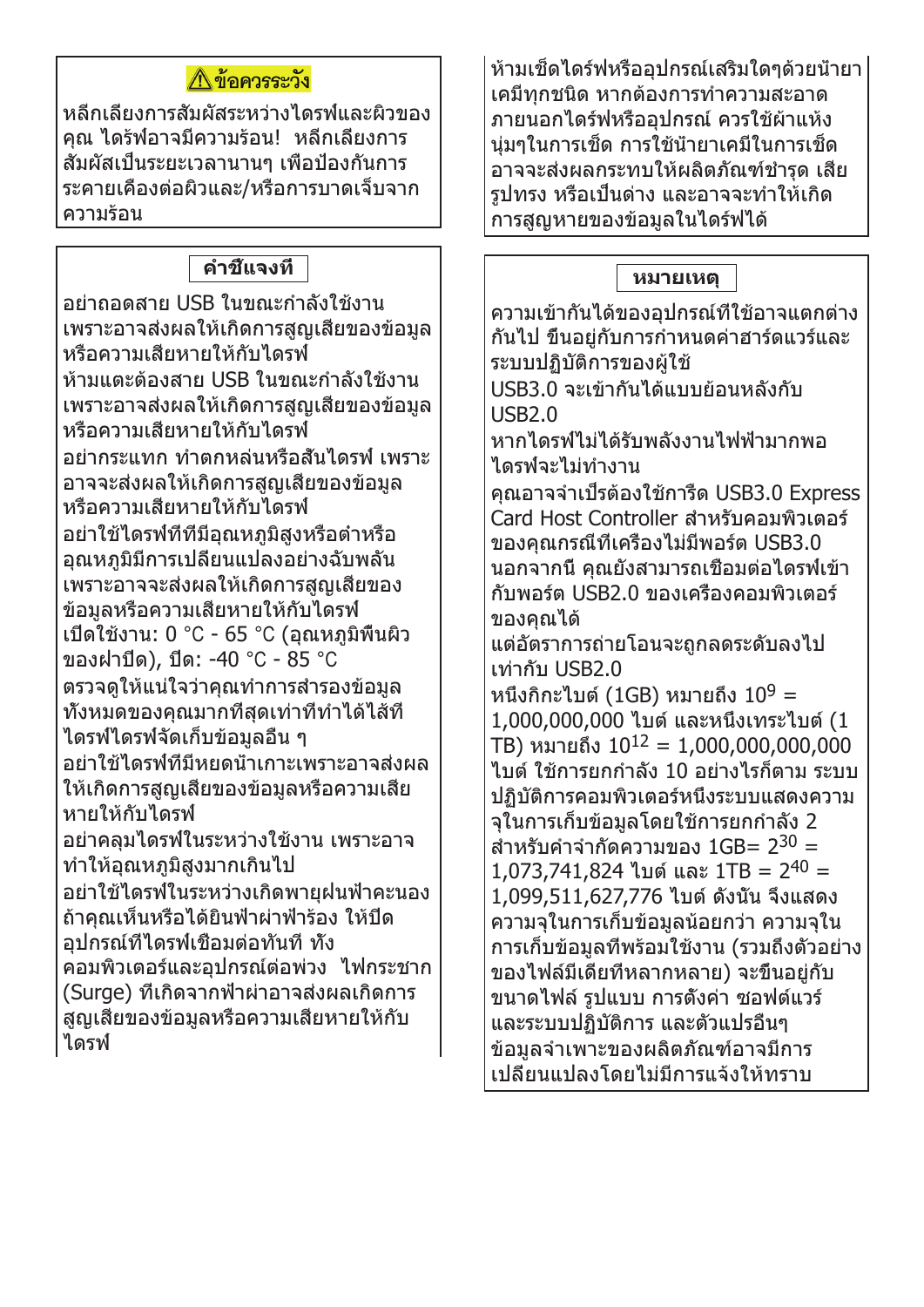# **3. ขีดจำ กัดของความรับผิดชอบ**

"Toshiba จะไม่รับผิดชอบต่อความเสียหาย ของข้อมูลหรือการสูญเสียข้อมูล (Toshiba จะไม่ครอบคลุมถึงการกู้คืนข้อมูล

ใด ๆ ) "

Toshiba จะไม่รับผิดชอบต่อความเสียหายที่ เกิดจากความบกพร่องหรือความประมาทของผู้ ใช้ เพลิงไหม้ แผ่นดินไหวหรืออุบัติเหตุอื่นๆ ที่ อยู่นอกเหนือการควบคุมของToshiba

Toshiba จะไม่รับผิดชอบหากคุณไม่ปฏิบัติ ตามเนื้อหาที่กล่าวถึงตามที่ระบุไว้ในคู่มือการ ใช้งาน

Toshiba จะไม่รับผิดชอบทั้งหมดจากการ ละเมิดการใช้งานอุปกรณ์ในการเชื่อมต่อและ ซอฟต์แวร์

การให้การสนับสนุนผลิตภัณฑ์นี้จะใช้ได้ เฉพาะในประเทศที่สินค้าถูกซื้อมาเท่านั้น

# **4. ข้อจำ กัดในการใช้งาน**

ไดรฟ์นี้จะถูกใช้ในการประยุกต์ใช้งานตาม มาตรฐานเช่น การทำ งานในสำ นักงานไดรฟ์ ส่วนบุคคลและเครื่องใช้ไฟฟ้าในครัวเรือน Toshiba Corporation จะไม่รับผิดชอบในการ ใช้งานนอกเหนือจากนี้ อย่าใช้ในการใช้งาน พิเศษ (ควบคุมอะตอม ระบบเกี่ยวกับการบิน หรืออวกาศ อุปกรณ์ควบคุมรถขนส่งมวลชน อุปกรณ์ทางการแพทย์ที่ให้การช่วยชีวิตหรือ ระบบควบคุมการยิงอาวุธ) ที่ต้องการความน่า เชื่อถือสูงโดยเฉพาะอย่างยิ่งอยู่ที่ระดับของ ความปลอดภัยที่เกี่ยวข้อง ซึ่งจะไม่มีการรับ ประกัน หรือที่ซึ่งความล้มเหลวหรือความผิด ี่พลาดในการดำเนินงานอาจเป็นภัยคกคามถึง ชีวิตหรือก่อให้เกิดการบาดเจ็บทางร่างกาย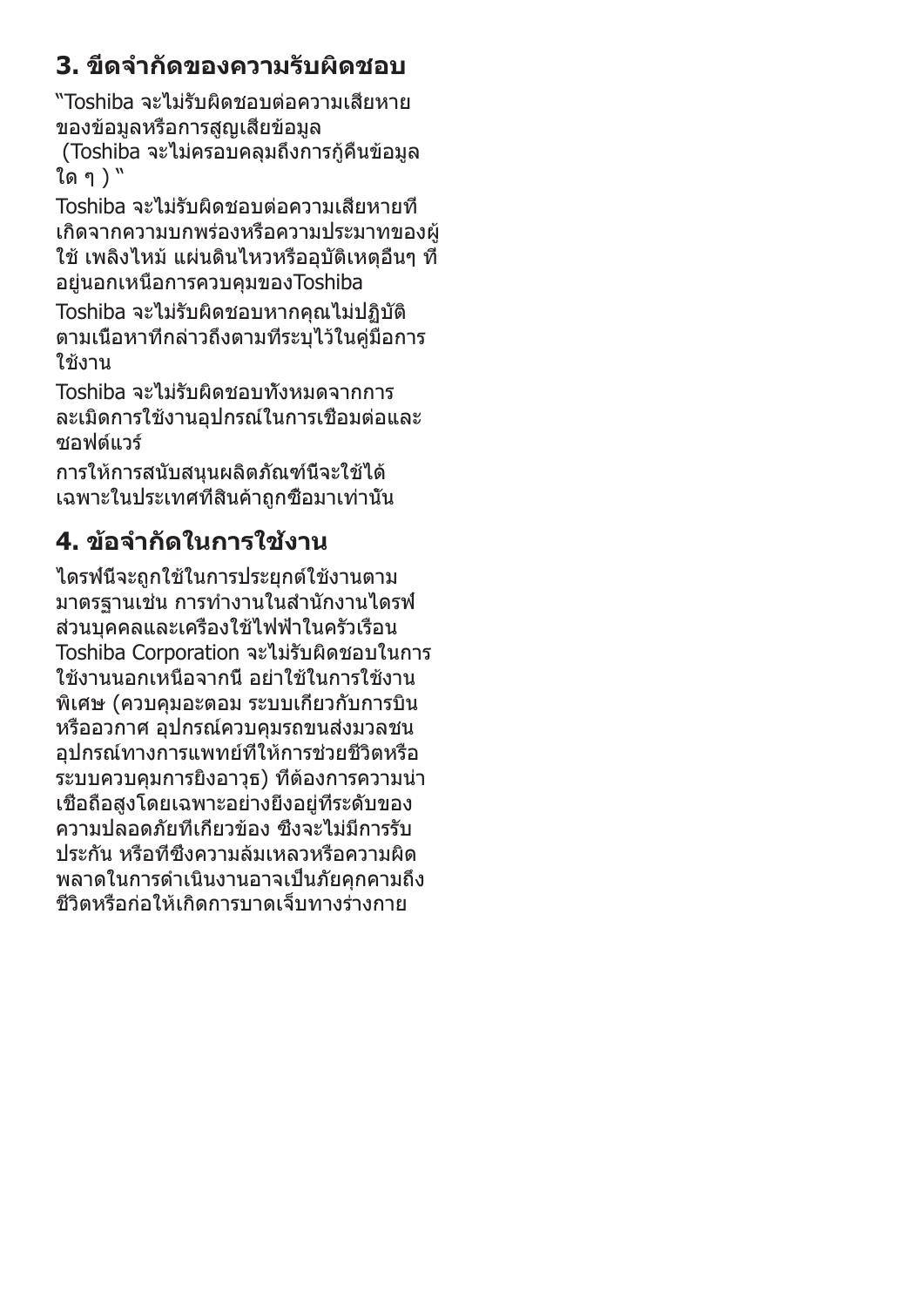# **Panduan Petunjuk untuk Keselamatan dan Kenyamanan**

# **1. Pendahuluan**

Bagian ini mencantumkan tindakan kewaspadaan penting di mana pengguna produk kami (dan siapa saja) harus memerhatikan untuk menghindari cedera dan kerusakan harta benda, dan untuk memastikan digunakannya produk kami dengan aman dan benar. Pastikan bahwa Anda memahami arti dari label dan simbol grafis yang dijelaskan di bawah ini sebelum Anda melanjutkan ke deskripsi detail tindakan kewaspadaan, dan mematuhi tindakan kewaspadaan lainnya.

| <b>A BAHAYA</b>      | Menunjukkan adanya<br>situasi berbahaya yang<br>segera akan mengaki-<br>batkan kematian atau<br>cedera serius bila tidak<br>dihindari.    |
|----------------------|-------------------------------------------------------------------------------------------------------------------------------------------|
| <b>A PERINGATAN</b>  | Menunjukkan adanya<br>potensi situasi berba-<br>haya yang bisa men-<br>gakibatkan kematian<br>atau cedera serius jika<br>tidak dihindari. |
| <b>ERHATIAN</b>      | Menunjukkan adanya<br>potensi situasi berba-<br>haya yang bisa men-<br>gakibatkan cedera<br>ringan dan sedang jika<br>tidak dihindari.    |
| <b>PEMBERITAHUAN</b> | Menunjukkan tindakan<br>yang bisa menyebab-<br>kan kerusakan harta<br>benda dan masalah<br>lainnya, namun bukan<br>cedera diri.v          |
| <b>CATATAN</b>       | Menyediakan informasi<br>penting                                                                                                          |

\*Cedera serius termasuk kebutaan, luka, luka bakar (suhu rendah dan tinggi), sengatan listrik, patah tulang, dan keracunan, dsb. dengan efek jangka panjang atau yang memerlukan rawat inap dan/atau kunjungan ke rumah sakit dalam jangka waktu yang lama untuk mendapatkan pengobatan.

\*Cedera ringan atau sedang meliputi luka, luka bakar, sengatan listrik, dsb. yang tidak memerlukan rawat inap dan/atau kunjungan ke rumah sakit dalam jangka waktu yang lama untuk mendapatkan pengobatan.

\*Kerusakan harta bendai berarti kerusakan pada perangkat.

## **2. Tindakan Kewaspadaan Akan Keselamatan terkait daya kekuasaan dan hal lainnya**

#### **A PERINGATAN**

Jangan membiarkan komponen seperti penutup plastik dan steker listrik berada dalam jangkauan anak-anak dan hewan peliharaan. Penyalahgunaan komponen termasuk, tanpa batasan, secara tidak sengaja menelan komponen bisa menyebabkan tersedak dan sesak napas yang mengakibatkan kematian atau cedera serius. Jika Anda menduga adanya komponen yang tertelan, segera lakukan tindakan darurat yang tepat lalu hubungi dokter.

Jangan menempatkan drive di atas meja yang goyang, tidak seimbang, permukaan miring atau lokasi yang tidak stabil lainnya. Drive bisa jatuh, yang akan menyebabkan kerusakan pada drive atau kemungkinan cedera.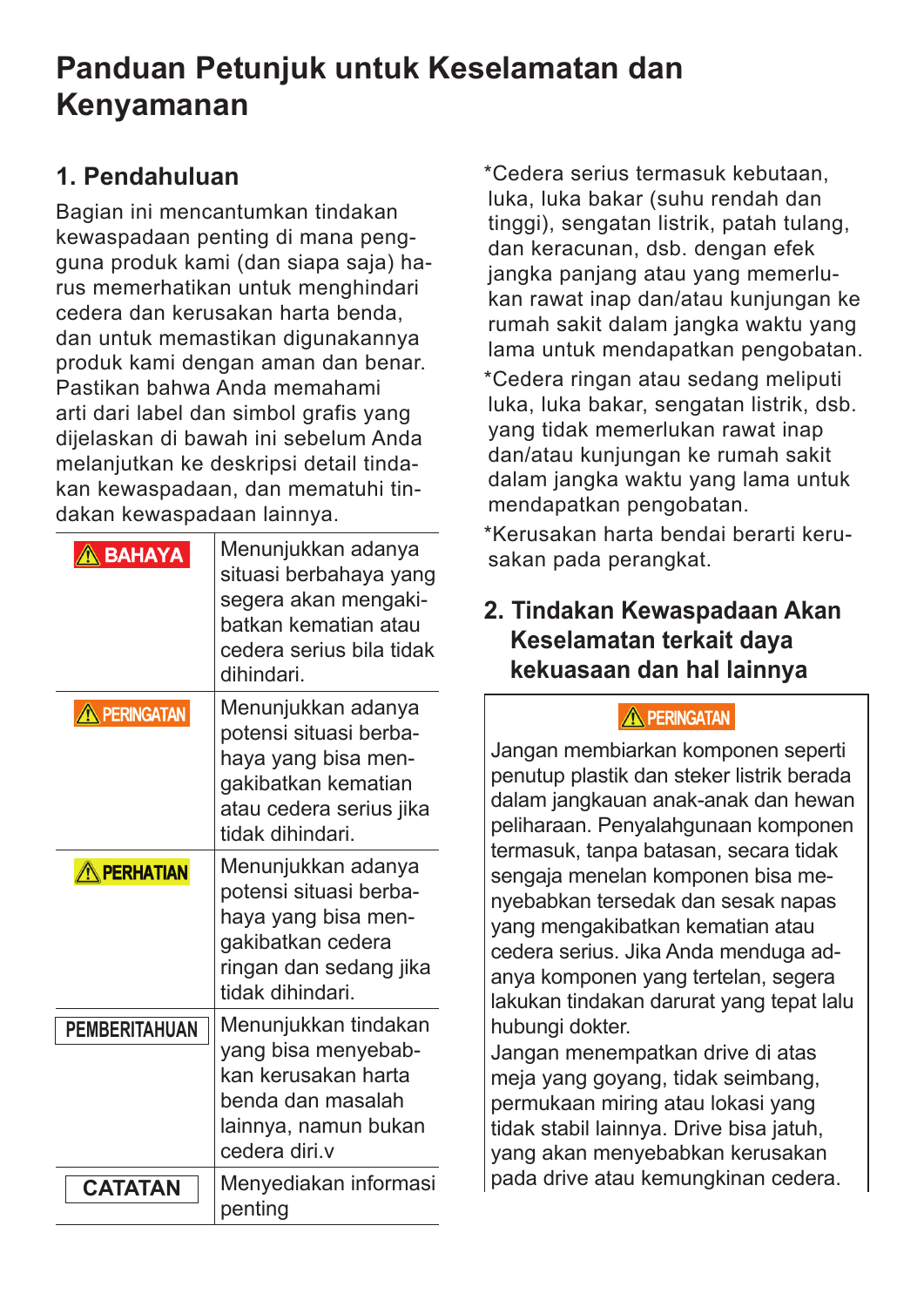Jangan melakukan pemeliharaan yang salah atau membongkar perangkat, karena bisa menyebabkan cedera diri atau bisa mengakibatkan sengatan listrik atau kebakaran.

Jangan membiarkan drive dalam kondisi basah atau lembap, karena bisa mengakibatkan sengatan listrik atau kebakaran.

Jangan membiarkan cairan atau benda logam seperti sekrup, staples atau klip kertas masuk ke dalam drive.Benda asing bisa menyebabkan terjadinya hubungan pendek, yang bisa menyebabkan kerusakan produk dan kebakaran, yang mungkin mengakibatkan cedera serius.

Jangan menggunakan drive bila ada kelainan pada bagian logam dan plastik, karena bisa mengakibatkan sengatan listrik.

Jangan menggunakan drive jika drive telah terjatuh atau rusak, karena bisa mengakibatkan sengatan listrik.

Jika Produk mengeluarkan bau, mengalami kelebihan panas atau mengeluarkan asap, segera matikan perangkat lalu lepas kabel dari perangkat. Kelalaian dalam melakukannya bisa mengakibatkan kebakaran, kerusakan pada drive dan/atau cedera diri termasuk luka bakar dan sengatan listrik. Jangan menggunakan lagi drive tersebut. Harap hubungi toko di mana Anda membelinya.

## **A PERHATIAN**

Hindari kontak yang berkepanjangan antara drive dengan kulit Anda. Drive mungkin saja panas! Hindari kontak yang lama untuk mencegah iritasi kulit dan/atau cedera akibat panas.

# **PEMBERITAHUAN**

Jangan melepas kabel USB saat beroperasi, karena bisa mengakibatkan hilangnya data atau kerusakan pada drive. Jangan menyentuh kabel USB saat beroperasi, karena bisa mengakibatkan hilangnya data atau kerusakan pada drive.

Jangan membenturkan, menjatuhkan atau mengguncang drive, karena bisa mengakibatkan hilangnya data atau kerusakan pada drive.

Jangan menggunakan drive pada suhu tinggi atau rendah atau perubahan suhu yang mendadak. Hal ini bisa mengakibatkan hilangnya data atau kerusakan pada drive.

Beroperasi: 0 °C - 65 °C (Suhu permukaan penutup), Mati: -40 °C - 85 °C Pastikan bahwa Anda mencadangkan semua data Anda sebanyak yang Anda bisa pada drive ke drive penyimpanan lainnya.

Jangan menggunakan drive dalam lingkungan berembun, karena bisa mengakibatkan hilangnya data atau kerusakan pada drive.

Jangan menutupi drive selama pengoperasian, karena bisa mengalami kelebihan panas..

Jangan menggunakan drive selama terjadi badai petir. Jika Anda melihat kilat atau mendengar petir, segera matikan perangkat di mana drive terhubung, komputer dan peripheral. Lonjakan listrik yang disebabkan oleh petir bisa mengakibatkan hilangnya data atau kerusakan pada drive.